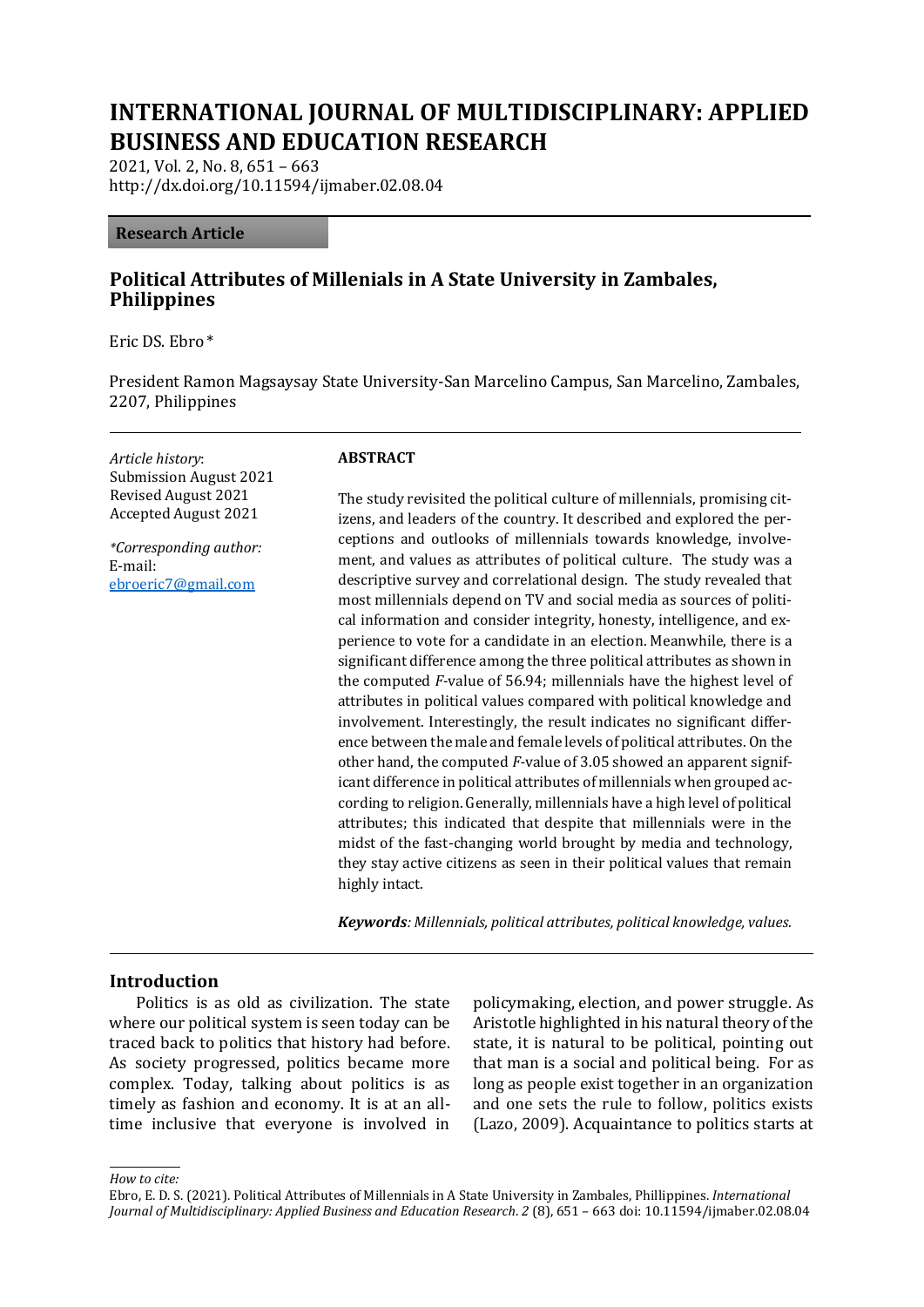home. When the authorities (parents) decide and set rules to follow by the subject (children), politics exists.

The right and privilege of becoming a citizen are more than just having a name or a title; it involves making decisions for society (Atienza et al., 2016). Through active participation in matters of public welfare that encompass sound involvement in political processes, citizens become active rather than passive (Atienza et al., 2016). In addition, political participation goes beyond the four corners of bureaucratic offices. In the words of Reichert (2010), political participation is relative to the different approaches such as; resource approach (individual profile), personal motives (perceptions on political culture), and social capital approach (network and social contacts) (Reichert, 2010).

Political culture refers to the outlook and perception of a group that resulted from their "social orientation and political socialization," this includes; values, attitudes, ideologies, religions, political experiences, and other related matters (Kintanar & Associates, 2009). The political actions in nature of an individual are shaped by its political culture (Mendoza, 1999). In this study, political knowledge, involvement, and values served as attributes of the political culture of millennials. Knowledge of politics is associated with the ideas on the fundamental operations of the government processes and lawmaking. Political involvement includes participation in civic activities. Meanwhile, political values involve the outlooks towards politics.

Education as a social institution plays a role in developing patriotism among young citizens. Education assures the acquisition of necessary information about politics. It also transforms learners to become full-fledged citizens to know their purpose of living together in their community. In addition, becoming a responsible and participating citizen does not take place automatically; through education, students experience democracy (Corpuz & Salandanan, 2015). Further, for Henslin et al. (2007), education is a process of political socialization. Through education, the learner-citizens learn to embody the dominant values, ideas, experi-

ences, and civic responsibilities that ensure social development, reflected in having a stabilized political system and obvious civil order (Henslin et al., 2007).

For pragmatists, schools represent society in a simplified form; it acquaints the learners to the community (Butler, 1968; Duka, 1999). Meanwhile, existentialists stress the educational implications of schools to develop a learning environment that stimulates awareness, essential to make sound decisions (Zulueta, 2010). Thus, Article XIV, Section 3 of the 1987 Philippine constitution, provides the fundamental legal basis of the study of the Constitution (politics) as this shall include in all curricula to inculcate the values of nationalism and patriotism (De Leon & De Leon Jr., 2011).

However, despite the discourses on man's instinctive inclination to politics and the state's mandate of studying politics, there are several adverse implications to the science of politics or politics by itself. In Jose Naguit's (2004) study, the problem lies in the predetermined association of science of politics in absurd expressions that imply indifference in politics. In addition, the youth sector, which is considered an influential group (Lazo, 2009), once gave lesser importance to politics (Sandoval, Mangahas & Guerrero, 1998). As a result, social apathy is possible, given that society possibly influences the perceptions of youth, millennials, those born in the 1980s or 1990s (Merriam-Webster Dictionary, 2018).

The study revisits the political culture of millennials, specifically the values as a political attribute about knowledge and involvement. Results of the study are likely to be instrumental in the continuous development of the social studies curriculum amid this fast-changing world.

# **Methods**

# *Research design*

The study is a descriptive survey and correlational design. A survey was administered to gather data that describe the demographics, perceptions, and outlooks of the respondents and determine the influence of profile variables on political attributes. Meanwhile, the researcher determined the extent to which vari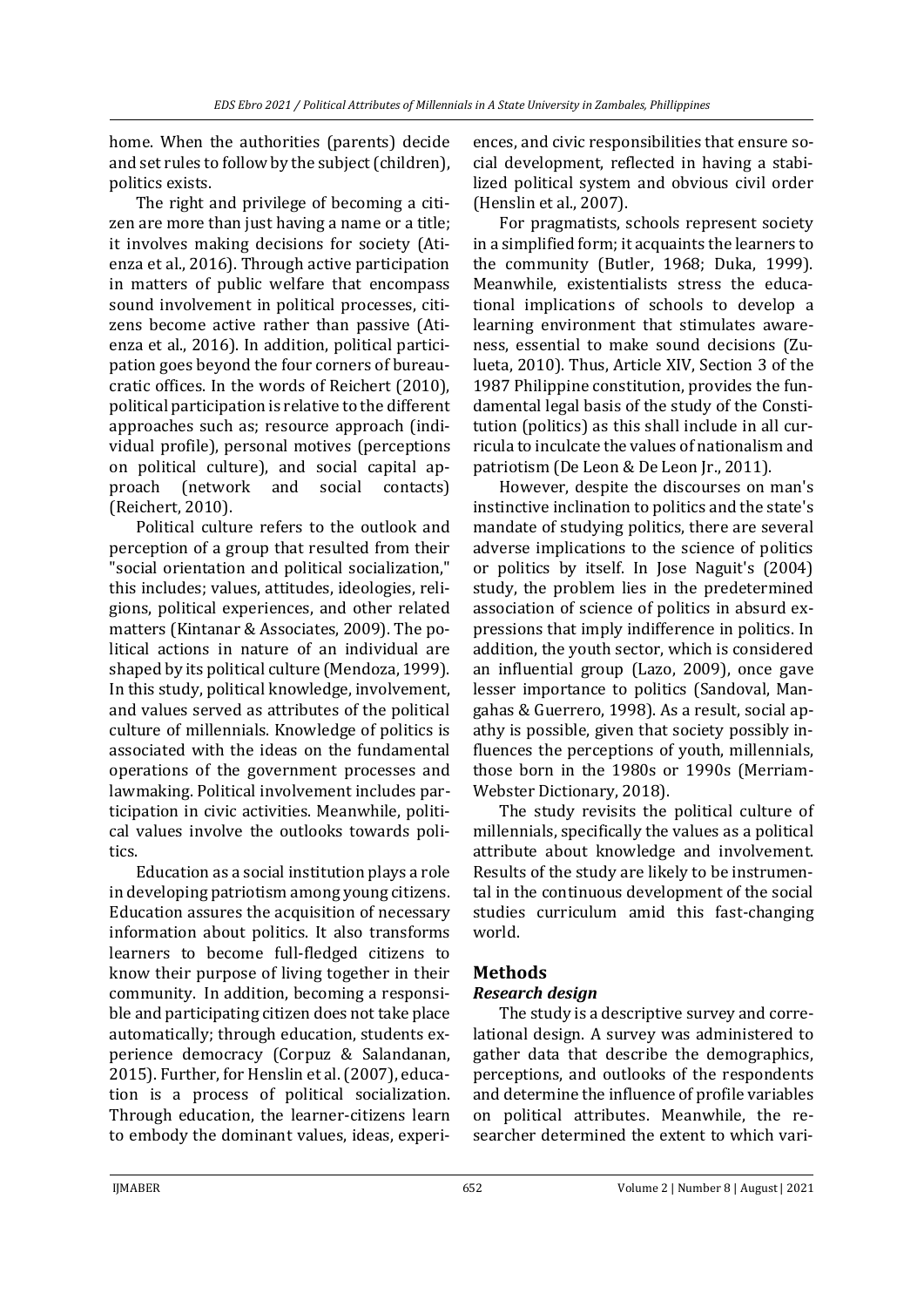ants on sex, religion, and voting status correspond to levels of political attributes by using the correlation method of research.

#### *Research population and locale*

The study profiled and surveyed the ninetyeight students of the College of Education, Arts and Sciences, composed of seventy-three females and twenty-five males, all of legal age. The study was conducted in Ramon Magsaysay Technological University, San Marcelino Campus, located at Nagbunga, San Marcelino, Zambales.

#### *Research sampling*

The respondents were selected using comprehensive-purposive sampling. The age was considered a prerequisite in identifying the respondents to assure that they are 18 years old and above, which is regarded as the age of maturity (De Leon & De Leon Jr., 2011) to participate in various political activities and to make decisions like casting votes in an election.

#### *Instrumentation*

The survey questionnaire has three parts. The first part intends to gather demographic information of the respondents. The second part aims to measure the level of political attributes of the respondents based on knowledge, involvement, and values. Items 1-6 are concerned with knowledge on politics, 7-12 are items for political involvement, while items 13-18 are intended for political values. Meanwhile, the last part seeks to validate and support the objective responses of respondents through open-ended questions that center on the importance of voting and their interest in going into politics.

#### *Validation*

The instrument was subjected to validation by experts in public administration and legal management. Further, to ensure utmost validity, this was also subjected to spontaneous validation by the researcher's colleagues in the academe. In addition, the instrument was subjected to pilot testing before its administration. The computed Cronbach's alpha of 0.877 using the MS Excel 2016 implies high-reliability features of the research instrument with its internal consistency, dependability, and stability.

## *Data gathering*

At the start, the prerequisite data were gathered through participant observation. Moreover, to gather sufficient and relevant data, the researcher sought the approval of the program Chairpersons for the conduct of the study.

A profile sheet was initially circulated among the potential respondents to validate that they are of legal age and seek their informed consent to be part of the study. The administration of the survey took place as scheduled in different classes of BEED and BSED. It was after the retrieval of all survey questionnaires that the gathered data were collated and analyzed.

#### *Analysis of the data*

The data gathered were treated through MS Excel 2016 that used the following statistical tools: Percentage that shows the part of a given value in a whole, Mean that measures the central tendency of a given array of values, Standard Deviation that measures the homogeneousness of the responses of respondents in the survey, T-test, measures the level of differences between two means. In the study, the independent T-test was used to determine the significant differences between males and females and the voters' and non-voters' levels of political attributes, Analysis of Variance (ANOVA) (Singe Factor) that measures the level of differences of three or more means. This tool was used to determine the significant differences in political attributes (political knowledge, political involvement, and political values) in the study, and Chi-Square that tests the dependency of variables on one another. In the study, respondents' level of political attributes concerning their profile variables such as sex, religion, and voting status were treated to test the existence of dependency.

#### *Ethical consideration*

The researcher discussed the purpose of the study among the prospective respondents. After, the informed consent of the students to serve as respondents of the study was sought.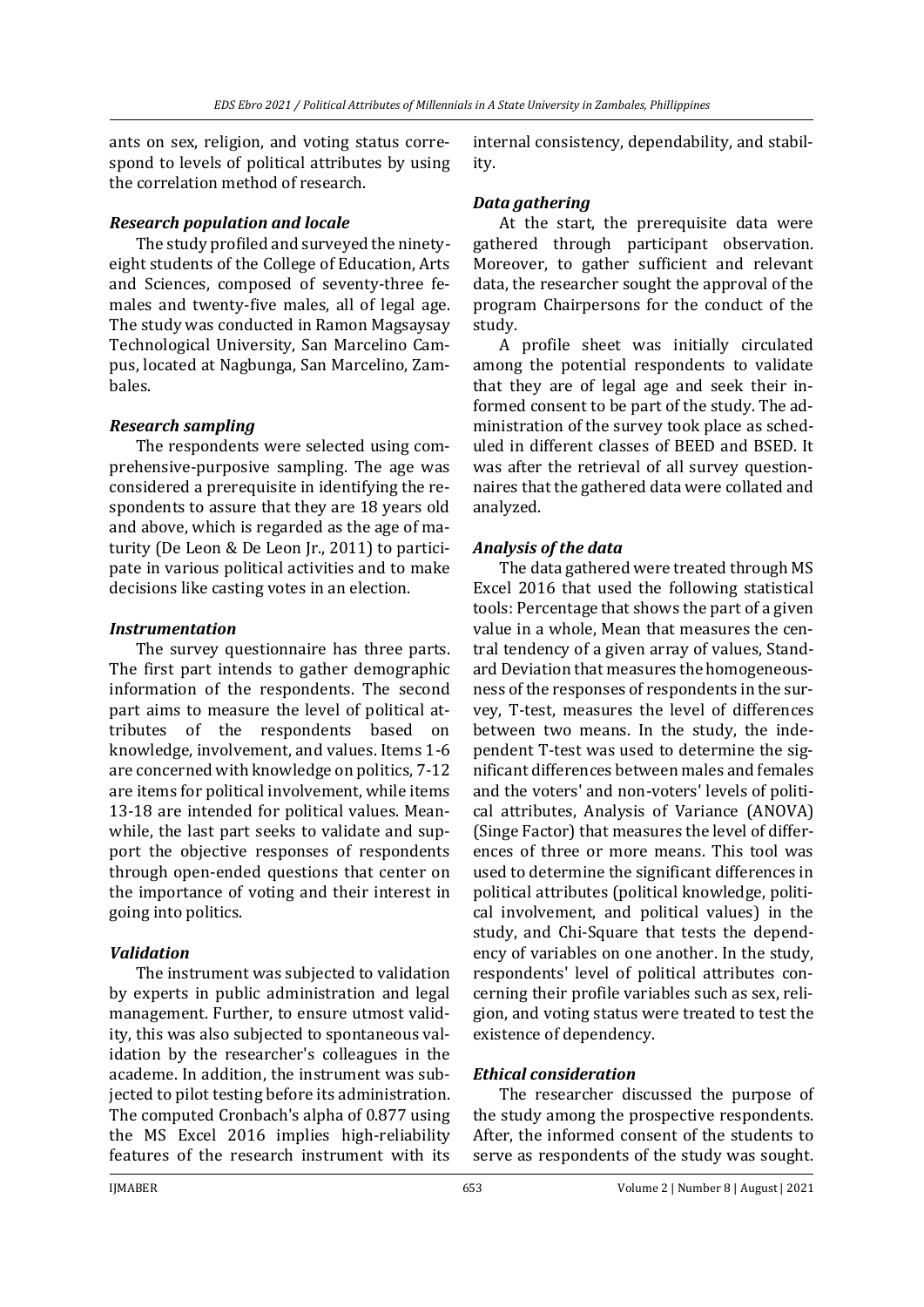In collation and analysis of the data gathered, the coding was used to keep the confidentiality of the respondents' identities.

## **Result and Discussion**

The succeeding tables present the study results, which are discussed thoroughly in corroboration with the previous studies.

Females comprised more than half of the voters' population. They had actively exercised voting rights in the previous election (PCW Statement on the Occasion of the 81st Anniversary of Women's Suffrage in the Philippines 2009). In Table 1, the respondents were grouped according to sex.

|  |  | Table 1. Frequency and Percentage Distribution of Respondents according to Sex |
|--|--|--------------------------------------------------------------------------------|
|  |  |                                                                                |

| Sex    | Frequency | Percent |
|--------|-----------|---------|
| Male   | 25        | 25.51   |
| Female | 73        | 74.50   |
| Total  | q႙        | $100\%$ |

Table 1 shows that more than half of the sample are females (75%) while only 26% are males, all of legal age.

In the following table, the respondents were grouped according to their religions. The study respondents are affiliated with various religions such as Roman Catholic, Born Again Christians, Iglesia ni Cristo, Aglipayan, and Baptist.

*Table 2. Frequency and Percentage Distribution of Respondents according to Religion*

| Religion                       | Frequency | Percent |
|--------------------------------|-----------|---------|
| Roman Catholic                 | 42        | 42.86   |
| <b>Born Again Christians</b>   | 21        | 21.43   |
| Iglesia ni Cristo              | 16        | 16.33   |
| Iglesia Filipina Independiente | 9         | 9.18    |
| <b>Baptist</b>                 | 3         | 3.06    |
| Others                         | 7         | 7.14    |
| Total                          | 98        | 100     |
|                                |           |         |

Table 2 shows that nearly half (43 %) of the sample are Roman Catholic, few are Born Again Christians (21 %), Iglesia ni Cristo (16 %), and Iglesia Filipina Independiente (9 %). In contrast, only three of them are Baptist, and others are not specified.

In Table 3, the frequency and percentage distribution of respondents when grouped according to voting status. Results show that more than half of the sample has no experience of voting in a local or national election (Table 3); the reason that stood out was that when they turned 18-years old, there were no local and national elections conducted yet.

*Table 3. Frequency and Percentage Distribution of Respondents according to Voting Status*

| <b>Voting Status</b>                     | Frequency | Percent |
|------------------------------------------|-----------|---------|
| Have experience of voting in an election | 26        | 26.53   |
| No experience of voting in an election   |           | 73.47   |
| Total                                    | 98        | 100     |

The media serves to improve the political life of the governments, elites, and public. Reflected in the work of Atienza et al. (2016),

the e-democracy as a result of the use of media gives a new dimension in the flow of the politi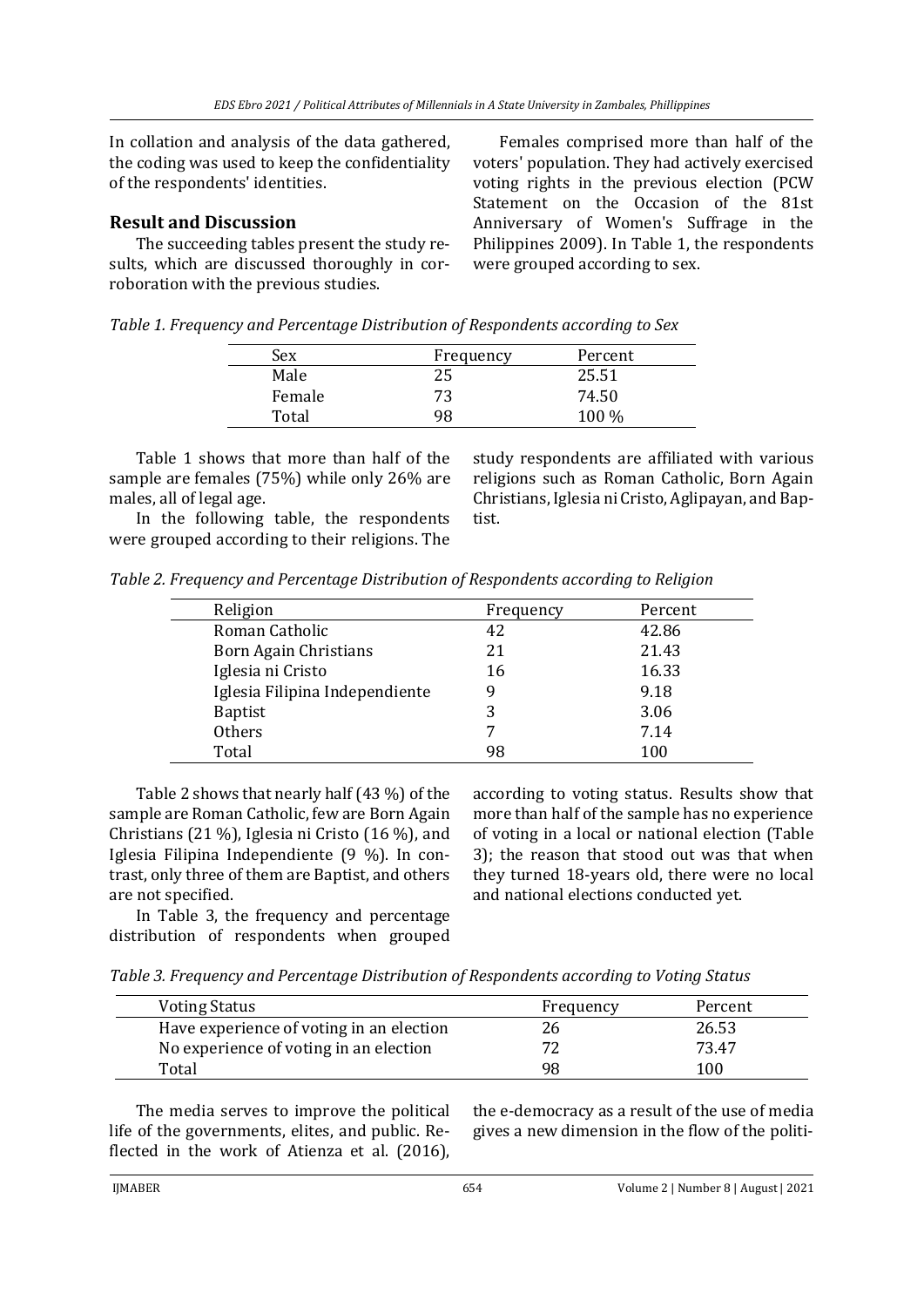cal processes, whether initiated by the government or by the public. The new media has changed the political world as it already simplified elections, activated political discussion, and increased political and social groups' effectiveness (Atienza et al. 2016).

In Table 4, the frequency and percentage distribution of the respondents' various sources of political information. It reveals that most respondents (24 %) seem to rely on TV and social media as their sources of political information, while only 5.10% of the sample tend to depend on other sources such as household members' parents, cellphone, internet, and school.

*Table 4. Frequency Analysis for a Multiple Response Question of the Respondents' Sources of Political Information* 

| Sources of Information                            |    | $\%$  | Cf | Cp    |
|---------------------------------------------------|----|-------|----|-------|
| TV & Social Media                                 | 24 | 24.49 | 24 | 24.49 |
| Newspaper, TV, Radio & Social Media               | 22 | 22.45 | 46 | 46.94 |
| TV, Radio & Social Media                          | 18 | 18.37 | 64 | 65.31 |
| Newspaper, TV & Social Media                      | 10 | 10.20 | 74 | 75.51 |
| TV                                                | 8  | 8.16  | 82 | 83.67 |
| Social Media                                      | 4  | 4.08  | 86 | 87.76 |
| No answer                                         | 3  | 3.06  | 89 | 90.82 |
| TV & Radio                                        | 2  | 2.04  | 91 | 92.86 |
| Radio & Social Media                              | 1  | 1.02  | 92 | 93.88 |
| Newspaper, TV & Radio                             |    | 1.02  | 93 | 94.90 |
| Newspaper, TV, Radio & Social Media & others      | 5  | 5.10  | 98 | 100   |
| (Household, parents, cellphone, internet, School) |    |       |    |       |

*\*Cf- Cumulative Frequency; Cp-Cumulative Percent*

It corroborates the study of Campus, Pasquino & Vaccari (2008); Pabjan & Pekalski (2008); Schmitt-Beck & Mackenrodt (2010) as cited by Reizebos et al. (2011) that pointed out that strengthening democracy is channeled through mass media, "it influences political perceptions and determines voting behavior" (p. 12). In addition, it engages citizens to get active in civic and political activities (Lazo, 2009).

On the other hand, political participation is a product of civic knowledge; to participate politically is to know structure (polity), process (politics), and content (policy) (Reichert, 2010). Election (voting) is the "heart process" of democracy; to vote is to practice democracy (Lazo, 2009). In the words of Lawson (1989), as man acquires his/her view o he/she experiences the processes of political socialization.

In the following table, most respondents (24%) seem to consider integrity, honesty, intelligence, and experience as the basis of voting for a candidate in an election.

*Table 5. Frequency Analysis for a Multiple Response Question of Respondents' Basis of Voting a Candidate in an Election*

| Qualities for Voting a Candidate in an Election         |    | $\%$  | Cf | Cp    |
|---------------------------------------------------------|----|-------|----|-------|
| Integrity, Honesty, Intelligence & Experience           | 24 | 24.49 | 24 | 24.49 |
| Not specified                                           | 11 | 11.22 | 35 | 35.71 |
| No Answer                                               | 9  | 9.18  | 44 | 44.90 |
| Honesty, Intelligence & Experience                      | 9  | 9.18  | 53 | 54.08 |
| Integrity, Honesty & Intelligence                       | 6  | 6.12  | 59 | 60.20 |
| Honesty                                                 | 5  | 5.10  | 64 | 65.31 |
| Integrity, Honesty, Intelligence, Charisma & Experience | 3  | 4.08  | 67 | 68.37 |
|                                                         |    |       |    |       |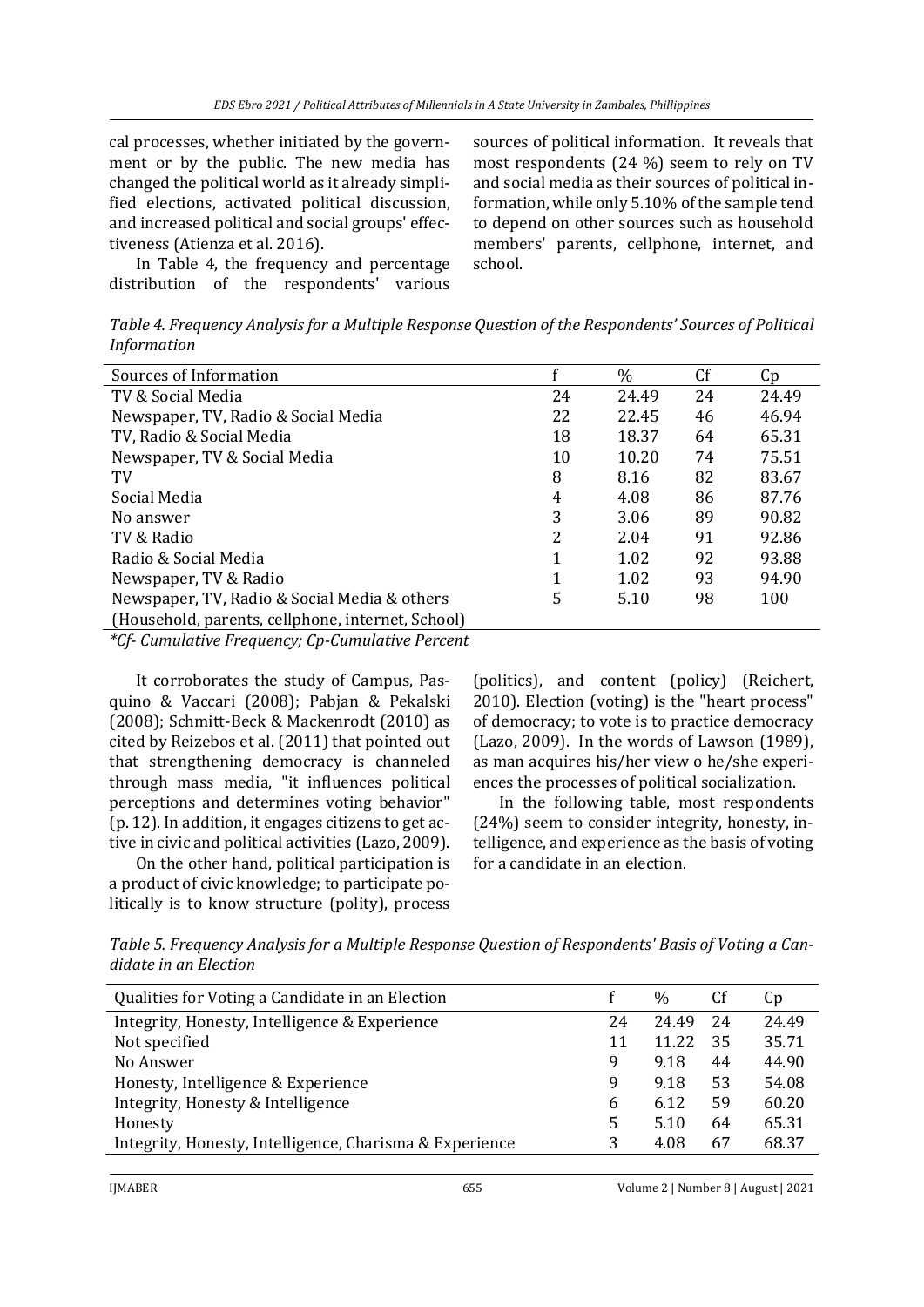|  | EDS Ebro 2021 / Political Attributes of Millennials in A State University in Zambales, Phillippines |
|--|-----------------------------------------------------------------------------------------------------|
|--|-----------------------------------------------------------------------------------------------------|

| Qualities for Voting a Candidate in an Election                   | f | $\%$ | Cf | Cp    |
|-------------------------------------------------------------------|---|------|----|-------|
| Integrity, Intelligence & Experience                              | 3 | 3.06 | 70 | 71.43 |
| Experience                                                        | 3 | 3.06 | 73 | 74.49 |
| Honesty & Intelligence                                            | 3 | 3.06 | 76 | 77.55 |
| Integrity, Honesty & Experience                                   | 3 | 3.06 | 79 | 80.61 |
| Integrity & Honesty                                               | 3 | 3.06 | 82 | 83.67 |
| Integrity & Experience                                            | 3 | 3.06 | 85 | 86.73 |
| Integrity & Intelligence                                          | 2 | 2.04 | 87 | 88.78 |
| Choice of Religion                                                | 2 | 2.04 | 89 | 90.82 |
| Honesty & Experience                                              | 1 | 1.02 | 90 | 91.84 |
| Honesty, Intelligence, Charisma & Experience                      | 1 | 1.02 | 91 | 92.86 |
| Intelligence, Charisma & Experience                               | 1 | 1.02 | 92 | 93.88 |
| Intelligence & Experience                                         | 1 | 1.02 | 93 | 94.90 |
| Integrity, Honesty & Charisma                                     | 1 | 1.02 | 94 | 95.92 |
| Integrity                                                         | 1 | 1.02 | 95 | 96.94 |
| Intelligence                                                      | 1 | 1.02 | 96 | 97.96 |
| Intelligence, Experience & Integrity                              | 1 | 1.02 | 97 | 98.98 |
| Integrity, Honesty, Intelligence, Charisma, Experience & Kindness | 1 | 1.02 | 98 | 100   |
|                                                                   |   |      |    |       |

*\*Cf- Cumulative Frequency; Cp-Cumulative Percent* 

Results reflected in Table 5 indicate that most respondents are looking for political leaders who possess the qualities of a public servant, such as honesty and integrity (De Leon & De Leon Jr., 2011).

Seemingly, among the predetermined basis of voting a candidate in an election, experience is one of the most preferred qualities of millennials. It is parallel to the study of Murcia & Bolo (2016), where the respondents, who are also millennials, considered political experience as the most important attribute of a candidate.

Meanwhile, knowledge of politics is formally acquired in the school. Despite that man is a "natural political being," political competencies are still taught officially at school. Civic education functions more than the transfer of knowledge of politics but develops both objective and subjective political competencies essential for an "active political participation" (Reichert, 2010, 76). To become politically competent is to influence politics out of one's understanding of facts and processes of politics (Gabriel, 2008; Vetter, 1997; Reichert, 2010).

Moreover, the degree of man's political participation is relative to what he/she values and what he/she considers as ethical or standard. The set of political values are just the same as the standards of society. Political values determine the rightness and wrongness of human conduct (Zulueta, 2011). In the words of Kintanar and Associates (2009), political values refer to the "governance that is held high, for instance, right of suffrage, the rule of law and promotion of good governance."

In addition, Lawson (1989) indicated that "political values are bonded with cultural values," which are influenced by social institutions, religious affiliations, ethnicity, and national interests and are resonated in the kind of political response by the people.

In Table 6, the level of the respondents' political attributes as to political knowledge, involvement, and values is presented. In the said table, six indicators for each attribute are included.

| Table 6. Political Attributes of Respondents |
|----------------------------------------------|
|----------------------------------------------|

| <b>Indicators of Political Attributes</b>                                                       | Mean | -SD  | Descriptive Rating |
|-------------------------------------------------------------------------------------------------|------|------|--------------------|
| 1. Knowledge of political operations (Executive,<br>Legislative and Judicial) of the government | 3.87 | 0.79 | Knowledgeable      |
|                                                                                                 |      |      |                    |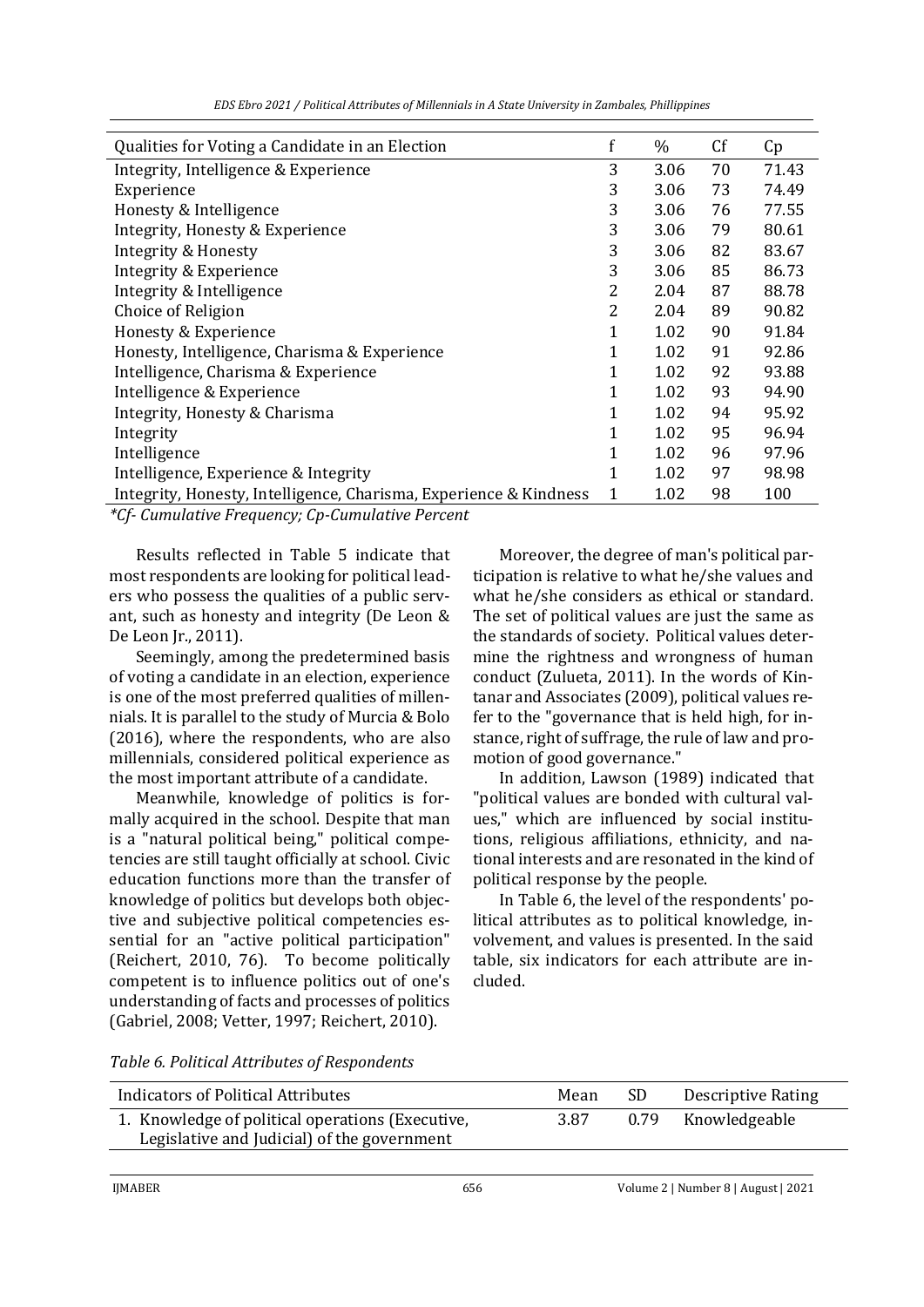*EDS Ebro 2021 / Political Attributes of Millennials in A State University in Zambales, Phillippines*

| <b>Indicators of Political Attributes</b>                    | Mean | SD   | <b>Descriptive Rating</b> |
|--------------------------------------------------------------|------|------|---------------------------|
| 2. Knowledge of the elected officials and their responsibil- | 3.50 | 0.88 | Knowledgeable             |
| ities                                                        |      |      |                           |
| 3. Knowledge of the local laws that the government           | 3.26 | 0.73 | Somewhat                  |
| passes                                                       |      |      | Knowledgeable             |
| 4. Knowledge of the implementation of laws                   | 3.49 | 0.94 | Somewhat                  |
|                                                              |      |      | Knowledgeable             |
| 5. Knowledge of the political issues and their impact on     | 3.42 | 0.90 | Somewhat                  |
| society (e.g., federalism)                                   |      |      | Knowledgeable             |
| 6. Awareness that politics is everywhere                     | 4.27 | 0.91 | Knowledgeable             |
| Mean                                                         | 3.63 | 0.58 | Knowledgeable             |
| 7. Exercise rights and privileges as a citizen               | 3.88 | 0.84 | Involved                  |
| 8. Attend to civic activities                                | 2.96 | 1.08 | <b>Barely Involved</b>    |
| 9. Initiate programs and projects for community              | 2.98 | 1.05 | Somewhat Involved         |
| Obey the laws of the land<br>10.                             | 3.96 | 1.01 | Involved                  |
| 11. Express political opinions based on truths               | 3.79 | 0.98 | Involved                  |
| 12. Work with the government for the development of the      | 3.13 | 1.09 | Somewhat Involved         |
| community                                                    |      |      |                           |
| Mean                                                         | 3.45 | 0.69 | Somewhat Involved         |
| 13. Value the things done for the community                  | 4.46 | 0.63 | Valued                    |
| 14. Believe that good politics results in good policies      | 4.53 | 0.75 | <b>Strongly Valued</b>    |
| 15. Believe that better politics leads to a better economy   | 4.59 | 0.61 | <b>Strongly Valued</b>    |
| 16. Believe that civic participation improves politics       | 4.34 | 0.77 | Valued                    |
| 17. Find happiness and fulfillment in extending help to      | 3.98 | 0.88 | Valued                    |
| the community                                                |      |      |                           |
| 18. Envision a stronger republic and better politics for the | 3.98 | 0.93 | Valued                    |
| country                                                      |      |      |                           |
| Mean                                                         | 4.31 | 0.51 | Valued                    |
| Overall Mean                                                 | 3.80 | 0.48 | <b>HIGH LEVEL</b>         |

*Legend: (4.50-5.00) Very High Level; (3.50-4.49) High Level (2.50-3.49) Moderate Level (1.50-2.49) Low Level (1.00-1.49) Very Low Level*

Table 6 shows that among the indicators, the highest mean score of 4.59 is in terms of political values, while the lowest mean score of 2.96 is in terms of political involvement. It implies that the respondents strongly valued the importance of politics in improving the economy but were somewhat involved in civic activities in their community.

respondents have a high level of political attributes regarding their political knowledge, involvement, and values.

Reflected in Table 7 is the result of the Analysis of Variance (ANOVA) that examines the difference among the level of political attributes of the respondents.

Generally, the 3.80 overall mean score with a standard deviation value of 0.48 shows that

|  | Table 7. Differences of Political Attributes as to Political Knowledge, Involvement, and Values |
|--|-------------------------------------------------------------------------------------------------|
|--|-------------------------------------------------------------------------------------------------|

| Source of Variation | Sum of Squares | df  | MSS.  |
|---------------------|----------------|-----|-------|
| SSb (column)        | 40.60          |     | 20.30 |
| SSw (rows)          | 103.76         | 291 | 0.36  |
| Total               | 144.36         | 293 | 56.94 |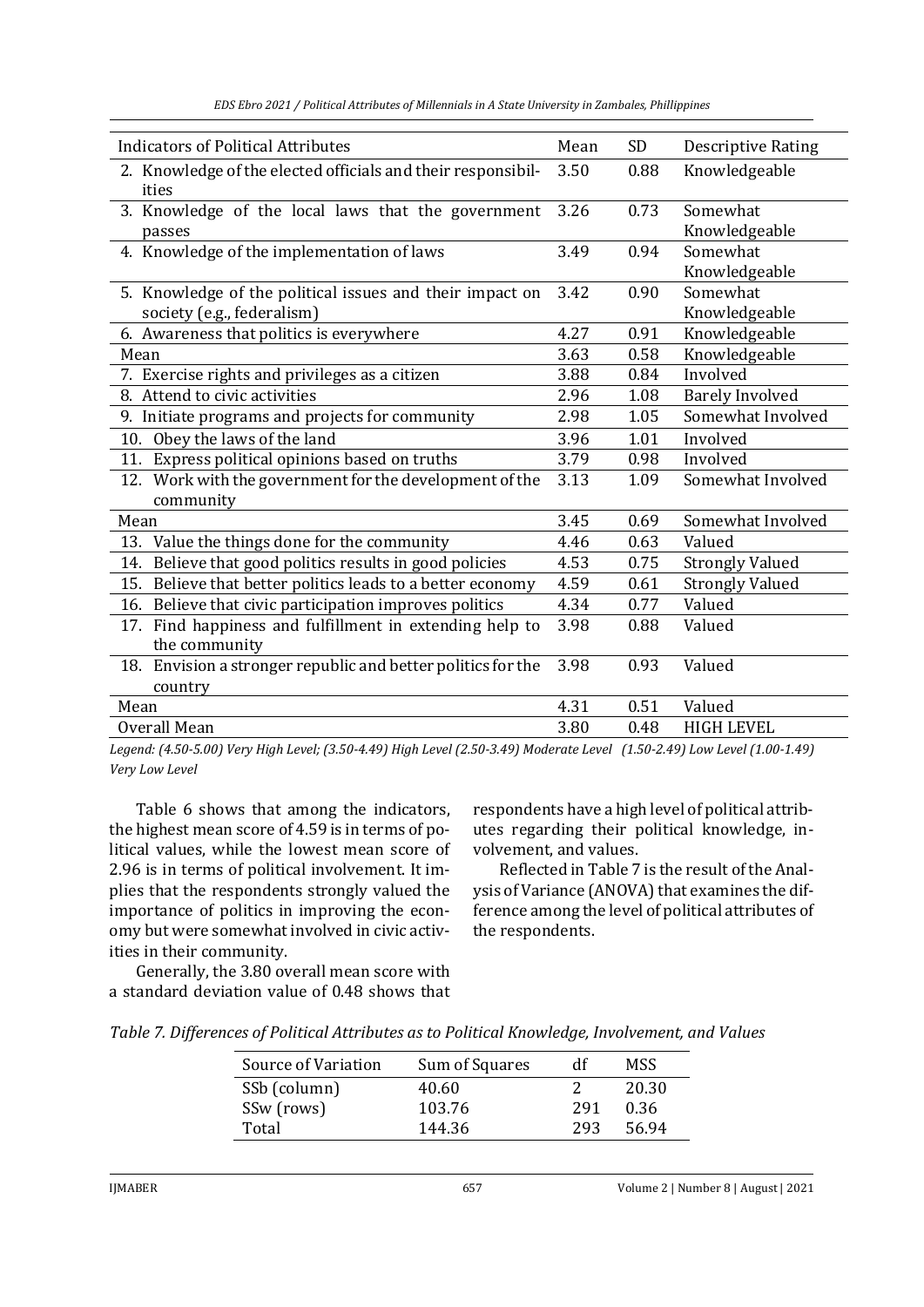The 98 respondents had a mean score of 3.63 in political knowledge (*SD*=0.58); *M*= 3.45 (*SD*=0.69) in political involvement and mean score of 4.31 (*SD*=0.51) in political values. The difference was significant, *F* (2,291) = 56.94, *p*= 1.35413E-21

The computed *F-*value of 56.94 is greater than the *F-*critical value of 3.03, and the computed *p-*value is less than the 0.05 level of significance with a degree of freedom of 293; hence it is significant. It indicates that among the political attributes, respondents give much importance to their political values.

The study's result reveals that the highest mean score was 4.31 with a standard deviation value of 0.51 in terms of political values. It indicates that respondents valued the political values; meanwhile, the lowest mean score was 3.45. A standard deviation value of 0.69 in political involvement shows that the respondents are somewhat involved in political activities (Table 6). In between political values and involvement is political knowledge with a mean score of 3.63 and a standard deviation value of 0.58; this implies that respondents know politics. Further, the typical values of standard deviation, which is less than 1, indicate the homogeneousness of the respondents in terms of the given attributes.

In addition, the result shows that despite that this generation is in the era of rapid social and cultural change brought by technology, such as the world's use of social media (Atienza et al. 2016), the political values of respondents are still valued. Suppose there are changes in values that are inevitable. In that case, these changes are significant additions such as "values that appreciate diversity among individuals" in response to the complex societies they are living in (Atienza et al., 2016).

In general, the respondents are hopeful of having a stronger republic and a better politics in the coming years, as reflected in the mean score of 3.98 (*SD=*0.93) as shown in one of the indicators of political values. They have positive outlooks on politics as reflected on their answers when asked of their intention to go into politics once given a chance, "yes, not only for pushing myself to show my potential and ability but also to give my knowledge in planning and executing agenda that benefit all the citizens. Politics is not an easy world, but I think all of us have the quality to be a leader."

Moreover, politics involves everyone, but men are thought to be more superior than women for the longest time. In the words of Lazo (2009), voting as a civic exercise is practiced often by men than women.

Reflected in Table 8 is the respondents' level of political attributes according to sex. A mean score ranges from 4.50 to 5.0, indicates a very high level of political attribution, opposite of a mean score between 1.0 to 1.49, which implies a very low level of attribution.

*Table 8. Frequency and Percentage Distribution of Respondents' Level of Political Attributes according to Sex*

|                | Male |       | Female |               |                           |
|----------------|------|-------|--------|---------------|---------------------------|
| Class Interval |      | %     |        | $\frac{0}{0}$ | <b>Descriptive Rating</b> |
| 4.50-5.00      |      |       |        | 9.72          | Very High Level           |
| 3.50-4.49      | 23   | 88.46 | 47     | 65.28         | High Level                |
| 2.50-3.49      | 3    | 11.54 | 18     | 25.0          | Moderate Level            |
| Total          | 26   | 100   | 72     | 100           |                           |

Table 8 reveals that more than half of the male and the female respondents have a high level of political attributes, as indicated by eighty-eight and sixty-five percent distribution, respectively.

The result of the *t-*test reveals a mean difference of 0.02 in the mean scores of female and male respondents (Table 9). Further, the responses of both male and female respondents are homogenous, as indicated in the computed standard deviation values of 0.34 and 0.52, respectively.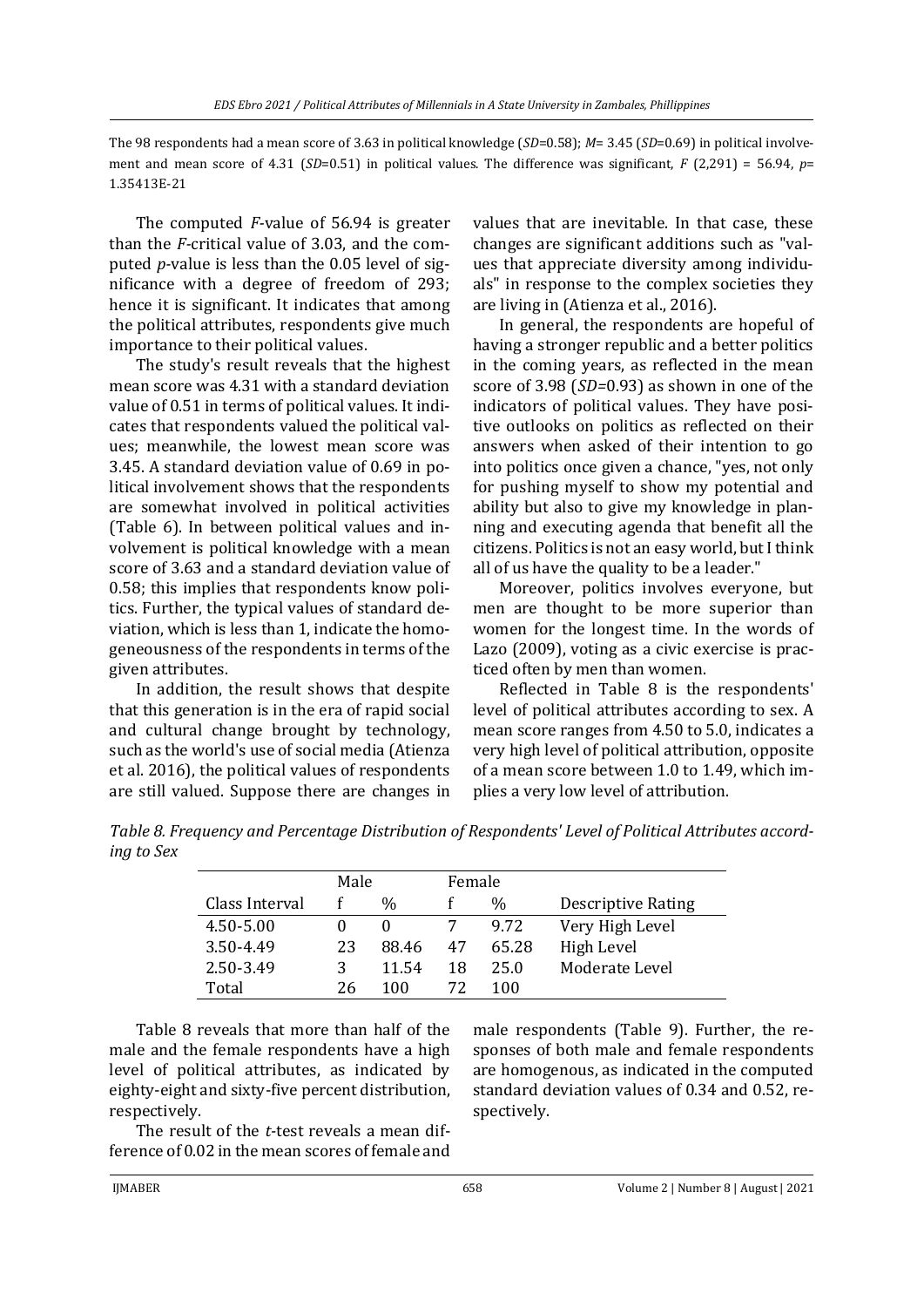|                           | Male | Female | <i>p</i> -value | t-computed | t critical |
|---------------------------|------|--------|-----------------|------------|------------|
| Mean                      | 3.79 | 3.80   | 0.89            | 0.14       | 1.98       |
| <b>Standard Deviation</b> | 0.34 | 0.52   |                 |            |            |
| Sample Size               | 25   | 73     |                 |            |            |
| Mean Difference           | 0.02 |        |                 |            |            |

*Table 9. Difference in the Level of Political Attributes of Respondents according to Sex*

There is a significance between the female mean score and the male mean score of respondents  $t(96)=0.14$ *, p* > 0.05*.* The female mean score is higher (M=3.80) than the male mean score (*M*= 3.79)*.* The difference of 0.02 indicated no significance.

As shown in Table 9, the computed *t*-value of 0.14 is less than the critical value of 1.98, while the computed *p*-value is greater than the given significance level of alpha 0.05 and 96 as the degree of freedom. Interestingly, the result shows that the difference between male and female political attributes is not significant.

The result challenges the study of Barabas et al. (2014), where men were seen as more politically active than women, which resulted in a "gender gap" (p. 843). It implies that nowadays, in the generation of millennials, sex does not matter in politics. Like in the US, as indicated by Lazo (2009), the assumption that women were traditional and conservative was now reversed. On the other hand, the result of the study perhaps corroborates the work of Barabas et al. (2014) that pointed out that the "gender gap disappears" (p.843) when women have higher (political) knowledge than men. In addition, a small number of the female respondents expressed their intention to enter politics if given a chance. Most of the reasons for their interest in going into politics is their eagerness to help their community, one of them said, "Yes, I will run in politics because I want to help our community and to show my ability if given a chance," the other added, "Yes because I want to contribute a big impact to our community."

The result of the study is evidence of the changes in values that brings a shift in social structure. This shift recognizes the value of equity between men and women in politics, which implies "tolerance and acceptance" (Atienza et al., 2016) and the empowerment of every individual.

In history, politics was once influenced by religion. As reflected in the report of Mc Dermott (2009), religion seems to be "intertwined with politics" (Reizebos et al. 2011, 13). Moreover, in this generation, religion remains strong even among the youth (Henslin et al., 2007).

Table 10 reveals the Analysis of Variance (ANOVA) results from testing the difference in respondents' level of political attributes when grouped according to religion.

*Table 10. Difference of Respondents' Level of Political Attributes according to Religion*

| Source of Variation | Sum of Squares |    | MSS  | <i>F</i> -critical |
|---------------------|----------------|----|------|--------------------|
| SSb (column)        | 2.55           |    | 0.64 | 2.47               |
| SSw (rows)          | 19.45          |    | 0.21 |                    |
| Total               | 22.00          | 97 | 3.05 |                    |

Legend: RC (Roman Catholic), BAC (Born Again Christian), INC (Iglesia ni Cristo), IFI (Iglesia Filipina Independiente) The 98 respondents grouped according to religion had mean scores of *M*=3.92 (*SD*=0.38) for RC, *M*=3.74 (*SD*= 0.50) for BAC, *M*=3.59 (*SD*=0.64) for INC, *M*=3.97 (*SD*= 0.34) for IFI, and *M*=3.52 (*SD*=0.45) for other religions. The difference was significant, *F*(5, 92)=3.05, *p*=0.02

Given the significance level of 0.05 and 97 as the degree of freedom, the computed *F-*value of 3.05 is greater than the critical value of 2.47, while the *p-*value is less than the 0.05 level of significance (Table 10). Both the computed *F-*

value and computed *p-*value indicate a significant difference in political attributes of respondents when grouped according to religion.

The result indicates that the Aglipayans have the highest level of political attributes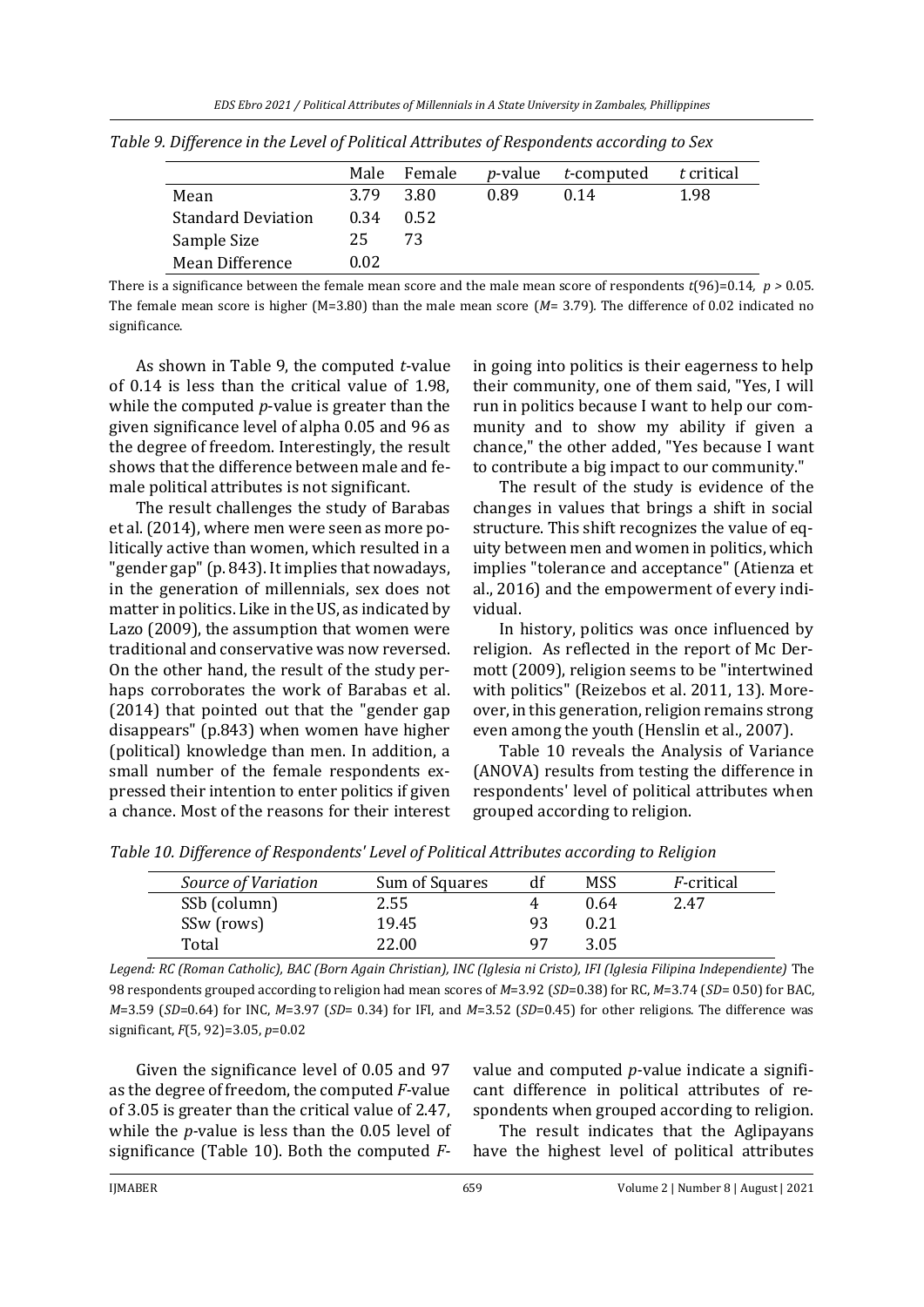among the respondents with a mean score of 3.97 and a standard deviation value of 0.34; next was Roman Catholics with a mean score of 3.92 (*SD*=0.38) (Table 10).

In the words of Mendoza (1999, 50), political culture "influences political conduct." Almost all aspects of man's life, such as "the aspirations and fears, the preferences and prejudices, the priorities and expectations," are shaped by the political culture amid the challenges brought by the changing world (Pye, Mendoza, 1999). Political experience is considered one of the political culture components (Kintanar & Associates, 2009), and voting is the universal and perfect political experience. Voting is more than a right, it "is a civic duty and a moral responsibility" of the citizens but not all who are entitled to this right do vote (Lazo, 2009).

Reflected in Table 11 is the result of the *t*test that examines the difference between the voting and non-voting respondents' level of political attributes. The result shows a mean difference of 0.03 in the mean scores of non-voting and voting respondents. Further, the responses of both the voting and non-voting respondents are homogenous, as indicated in the computed standard deviation values of 0.47 and 0.48, respectively.

*Table 11. Difference in the Level of Political Attributes of Respondents according to Voting Status* 

|                           | Voting   | Non-Voting | <i>p</i> -value | t-computed | t critical |
|---------------------------|----------|------------|-----------------|------------|------------|
| Mean                      | 3.78     | 3.81       | 0.78            | 0.28       | 1.98       |
| <b>Standard Deviation</b> | 0.47     | 0.48       |                 |            |            |
| Sample Size               | 26       | 72         |                 |            |            |
| Mean Difference           | $0.03\,$ |            |                 |            |            |

There is a significance between the non-voting mean score and voting mean score of respondents  $t(96)=0.28$ ,  $p > 0.05$ . The non-voting mean score is relatively higher (M=3.81) than the voting mean score (*M*= 3.78)*.* The difference of 0.03 indicated no significance.

Given the significance level of alpha 0.05 and 96 as the degree of freedom, the computed *t*-value of 0.28 is less than the critical value of 1.98. In contrast, the computed *p*-value is greater than the 0.05 level of significance. The computed *t*-value and *p*-value indicate no significance in the difference in voting and nonvoting respondents (Table 11).

Some of the respondents indicated that through voting, they could voice their opinions and help the country by choosing the right people who will lead the country. One of the respondents said, "I must exercise my right and privilege of suffrage because, for me, it is one of the ways how I voice out my opinion and sympathy. And I want to be part of producing or electing people who make our country more productive and progressive." The other respondent added, "Para maipaglaban ang nais kong iboto at mapili ang nararapat na maupo sa gobyerno."

The respondents have different outlooks of going into politics; most of the respondents are

not interested in going to politics because they believe that going into politics is complex and challenging. Some respondents indicated that becoming a responsible citizen will be enough to contribute to developing the country. One of them pointed out, "No, because being in politics makes your life more public and open to all, even you are not in politics, you can help others" the other added, "No, because I believed that I could help in changing our country even if I am not going to be a politician through exercising my rights in voicing out my opinion and choosing the right politician through voting." Meanwhile, some of the respondents indicated that they would just perform their teaching call to serve the country, "I don't want to enter politics, because being a teacher is my task. I only want to focus on my teaching so I will become a better teacher. In that way, I can help my community even I will not enter politics." On the other hand, a few of the respondents expressed their interest in going into politics. One of them said, "Yes, para matulungan ko ang mga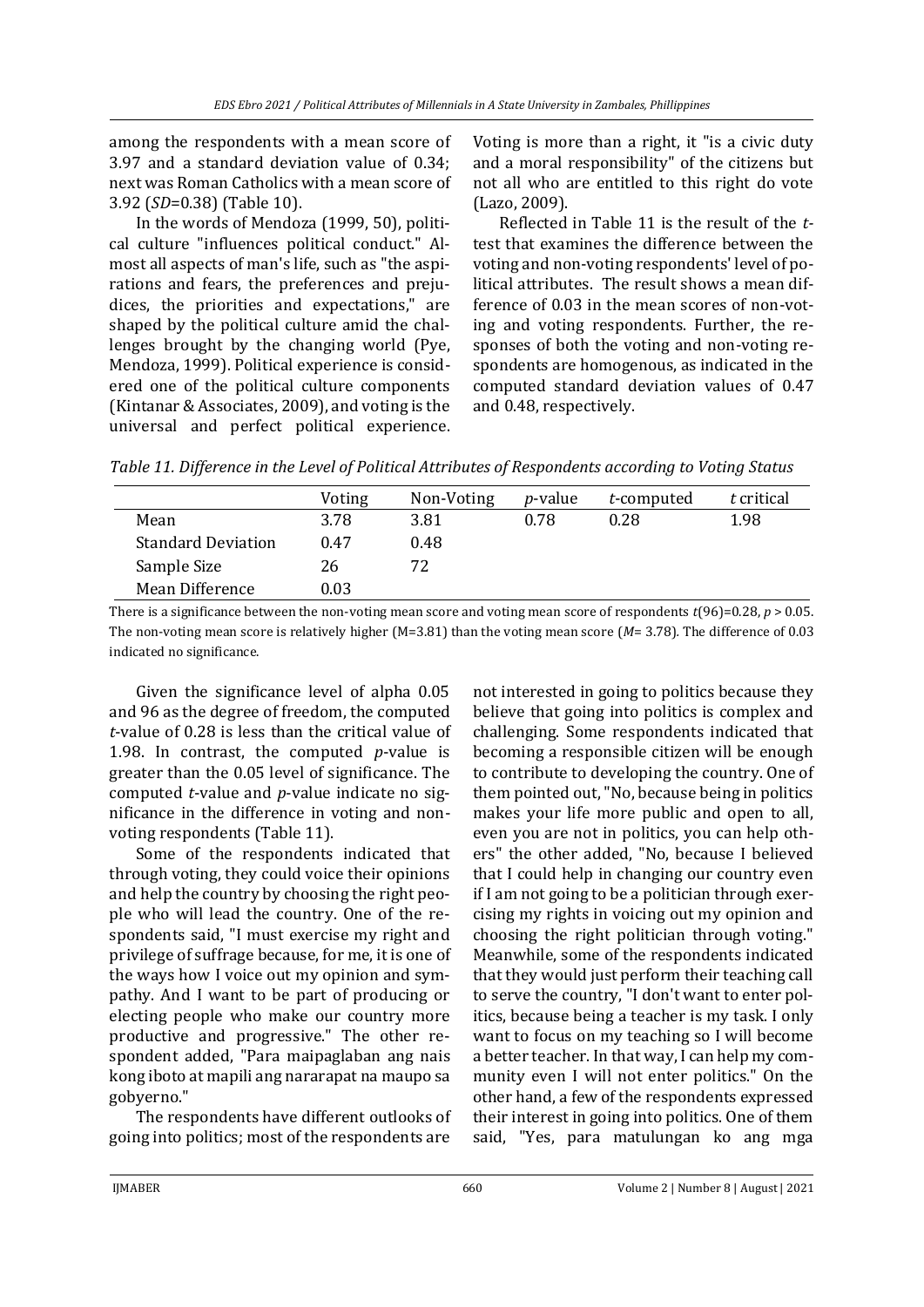kabataan na imbes magkaroon ng bisyo ay ilaan na lang ang oras para sa sports at pagtulong sa gawaing barangay."

In Table 12, respondents' political attributes are grouped according to their profile variables such as sex, religion, and voting status. The computed Chi-square value of 5.58 in terms of sex is less than the critical value of 5.99, while the computed *p*-value is greater than the 0.05 level of significance with 2 as a degree of freedom; hence it is not significant. It shows no relationship between the sex of the respondents and their political attributes (Table 11).

*Table 12. Differences of Political Attributes of Respondents according to Sex, Religion, and Voting Status*

| Variables            |    | <b>Computed Value</b> | <b>Critical Value</b> | <i>p</i> -value |
|----------------------|----|-----------------------|-----------------------|-----------------|
| Sex                  | ∸  | 5.58                  | 5.99                  | 0.06            |
| Religion             | 10 | 23.77                 | 18.31                 | 0.008           |
| <b>Voting Status</b> |    | 1.23                  | 5.99                  | 0.54            |

*Legend: S (Significant) NS (Not Significant)*

Level of political attributes was not equally distributed in the population,  $X^2$  (10, N=98) = 23.77,  $p < 0.05$ . The relation between these variables was significant.

Meanwhile, the computed Chi-square value of 23.77 in terms of religion is greater than the critical value of 18.31. The computed *p*-value is less than the 0.05 level of significance with the degree of freedom of 10; hence it is significant. It indicates that the religion of the respondents is related to their political attributes.

On the other hand, Table 12 shows that the computed Chi-square value of 1.23 in terms of voting status is less than the critical value of 5.99. In contrast, the computed *p*-value of 0.06 is greater than the 0.05 level of significance given two as the degree of freedom; hence it is not significant. It implies that the voting status of the respondents has no relationship with their political attributes.

The result shows that among the three independent variables, only religion has a relationship with the political attribut respondents. It corroborates the study of Lazo (2009), which looks into religion as a powerful institution that contributes to the public's opinion. Lazo (2009) added that religion greatly impacts the political viewpoints of the people of all the sectors of society.

#### **Conclusion**

More than half of the sample are females. In addition, the majority of millennials seem to rely on TV and social media as their sources of political information. Integrity, honesty, intelligence, and experience are the qualities that

most millennials consider as the basis of voting for a candidate in an election. Meanwhile, millennials have the highest attributes to political values. In contrast, they have the least attribution to political involvement, which indicates that millennials are only somewhat involved in political activities. In general, millennials have a high level of political attributes. It implies that millennials are active citizens of this generation. Their values on democracy and good governance remain intact.

In addition, the difference is significant among political knowledge, involvement, and values. Among the three political attributes, millennials have the highest level of attributes in political values. The result shows that despite that millennials are in the era of the rapid spread of worldwide ideas through the use of technology, such as the use of various forms of social media such as Facebook, Instagram, and Twitter, their political values are still highly intact. The difference between male and female political attributes is not significant. Moreover, the result indicates that millennials value equality between sexes as reflected in the nonsignificant difference between male and female respondents, opposite the norms decades ago. It implies acceptance of social diversity that promotes the empowerment of every citizen (Atienza et al., 2016). Besides, there is an obvious significant difference observed in the political attributes of respondents when grouped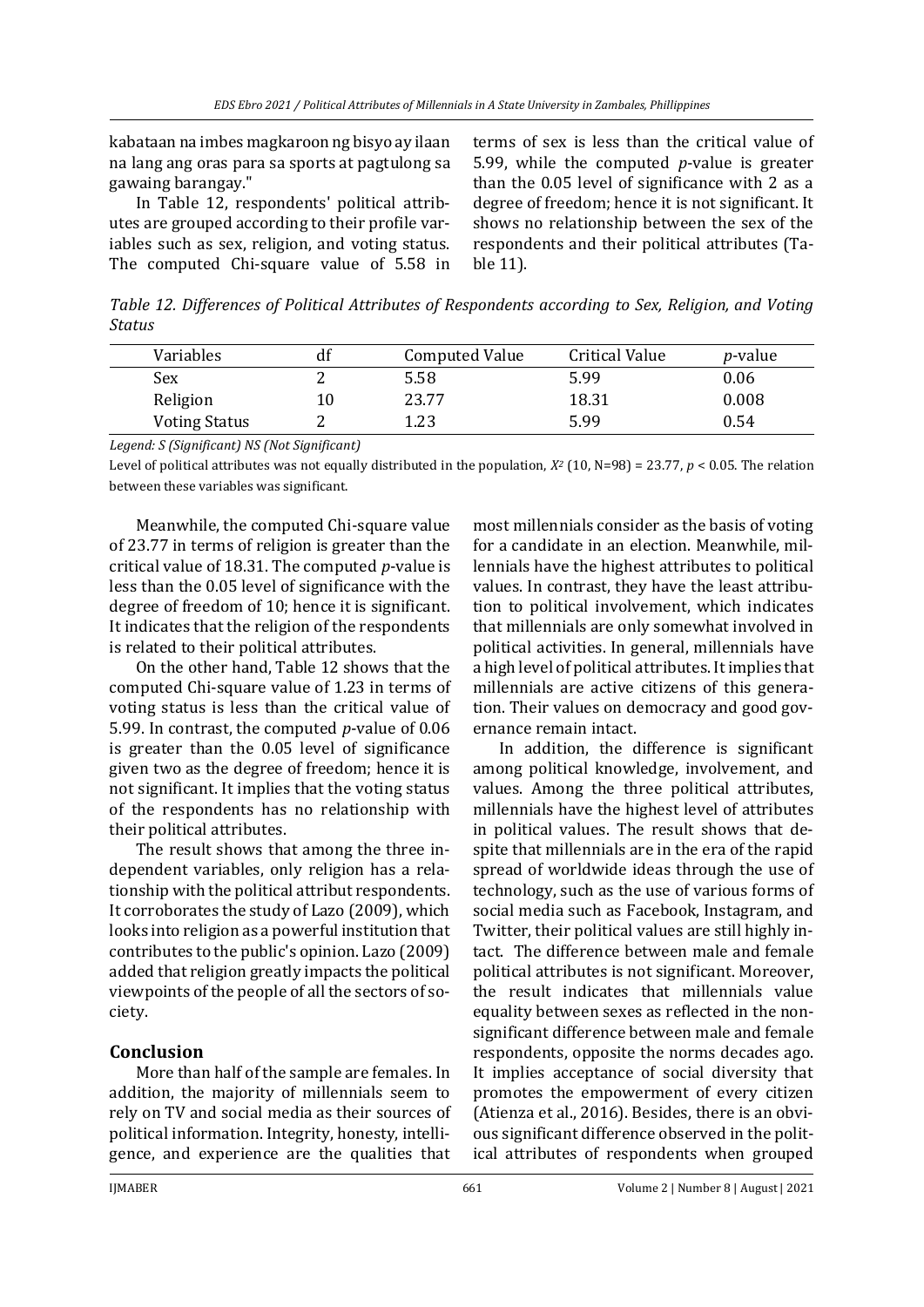according to religion. The difference in political attributes is not significant between the voting and non-voting millennials. Among the independent variables, only religion is related to the political attributes of millennials as revealed.

## **Recommendations**

The recommendations of this study can be contributory to the continuous development of the social studies curriculum.

- 1. Teachers must use technology and media more often to teach polity, politics, and policies. Develop several teaching plans or learning materials that promote collaboration through social media between and among learners and teachers. Part of this is to guide the millennials in the ethical use of social media.
- 2. Teachers must develop a curriculum for Political Science education that is more relevant and meaningful for learners.
- 3. Curriculum developers and teachers must design programs and projects that encourage prospective leaders to engage more in civic affairs.
- 4. School administrators must create strong linkages to the government (local and national) to develop feasible school-community-based activities that involve more millennials in the practice of democracy.
- 5. Political leaders and decision-makers may formulate policies that foster patriotism and leadership at all levels and across sectors of society.
- 6. A parallel study shall be conducted across curricular programs to develop relevant social studies curricula appropriate for specified fields and disciplines.

#### **Acknowledgment**

This research work may not be possible without the inspiration, assistance, and cooperation of the following; Ms. Jesusa L. Moncada, Ms. Floralyn J. Ramat-Mendoza, Dr. Luz N. Corpuz, Dr. Beverly I. Agustin, Dr. Ferdinand V.Tamoria, Mr. Edwin Relaniza, Prof. Joseline R. Tamoria, and BSED and BEED students.

#### **References**

Atienza, M., Lusterio-Rico, R., Arugay, A., Encinas-Franco, J., & Quilala, D. (2016). *Understanding Culture,*  *Society, & Politics.* South Triangle, Quezon City: C & E Publishing, Inc.

- Barabas, J., Jerit, J., Pollock, W., & Rainey, C. (2014). The Question(s) of Political Knowledge. *American Political Science Review*, 840-855.
- Bueno, D. C. (2006). *Elements of Research & Thesis-Writing.* Olongapo City: Columban College.
- Corpuz, B., & Salandanan, G. (2015). *Principles of Teaching 2 (with TLE).* q Cubao, Quezon City, Metro Manila: Lorimar Publishing.
- De Leon & De Leon Jr. (2011). *Textbook on the Philippine Constitution*. Manila, Philippines: Rex Bookstore.
- Duka, C. (1999). *Philosophy of Education.* Quezon City: Rex Printing Company, Inc.
- Evangelista, O. (2006). Philippine political culture: Philippine political party system. *Historical Bulletin,* 1-6.
- Henslin, J., Glenday, D., Duffy, A. & Pupo, N. (2007). *Sociology: a down-to-earth approach* (4th Canadian Ed.). Toronto, Ontario: Pearson Education Canada, Pearson Education Inc.
- Kikwawila Study Group (1994). Q*ualitative research methods: teaching materials from a TDR workshop.*  Retrieved May 2017, from http://www.who.int/tdr/publications/training guideline-publications/qualitative-research-methods/en/ Re
- Kintanar, T. & Associates (2009). *UP cultural dictionary for Filipinos.* UP Diliman: UP Press and Anvil Publishing Inc.
- Lawson, K. (1989). *The Human Polity.* 305 T. Morato Avenue, Quezon City: KEN, Incorporated.
- Lazo, R. (2009). *Introduction to Political Science*. Quezon City: Rex Bookstore.
- Madeline (2017). *Bronfenbrenner's Bioecological Model of development (Bronfenbrenner)," in learning theories*. Retrieved April 11, 2019, from [https://www.learning-theories.com/brofenbren](https://www.learning-theories.com/brofenbrenners-bioecological-model-brofenbrenner.html)[ners-bioecological-model-brofenbrenner.html.](https://www.learning-theories.com/brofenbrenners-bioecological-model-brofenbrenner.html)
- Mendoza, D. (1999). Understanding the Philippine Political Culture. *Politics and Governance: Theory and Practice in the Philippine Context*, 19-57.
- Murcia, JV & Bolo, RL, Millennial Voters' Preference for the 2016 Philippine Presidential Elections: A Simulation Using Conjoint Analysis (June 1, 2016). Available at SSRN:https://ssrn.com/abstract=2983023 o[r http://dx.doi.org/10.2139/ssrn.2983023](http://dx.doi.org/10.2139/ssrn.2983023)
- Naguit, R. (2004). *Discourses on the 1987 Philippines Constitution*. Philippines: Trinitas Publishing Inc.
- *PCW Statement on the Occasion of the 81st Anniversary of Women's Suffrage in the Philippines.* 2009. Retrieved July 20, 2107, from http://www.pcw.gov.ph/article/pcw-statement-8
- Reichert, F. (2010). Political Competences and Political Participation: One the Role of "Objective" Political Knowledge, Political Reasoning, and Subjective Political Competence in EarlyAdulthood. *Journal of Social Science Education*, 63-81.
- Reizebos, P., de Vries, S., de Vries, P., & de Zeeuw, E. (2011). The Effects of Social Media on Political Party Perception and Voting Behavior. *IADIS International e-Democracy, Equity, and Social Justice*, 11-18.